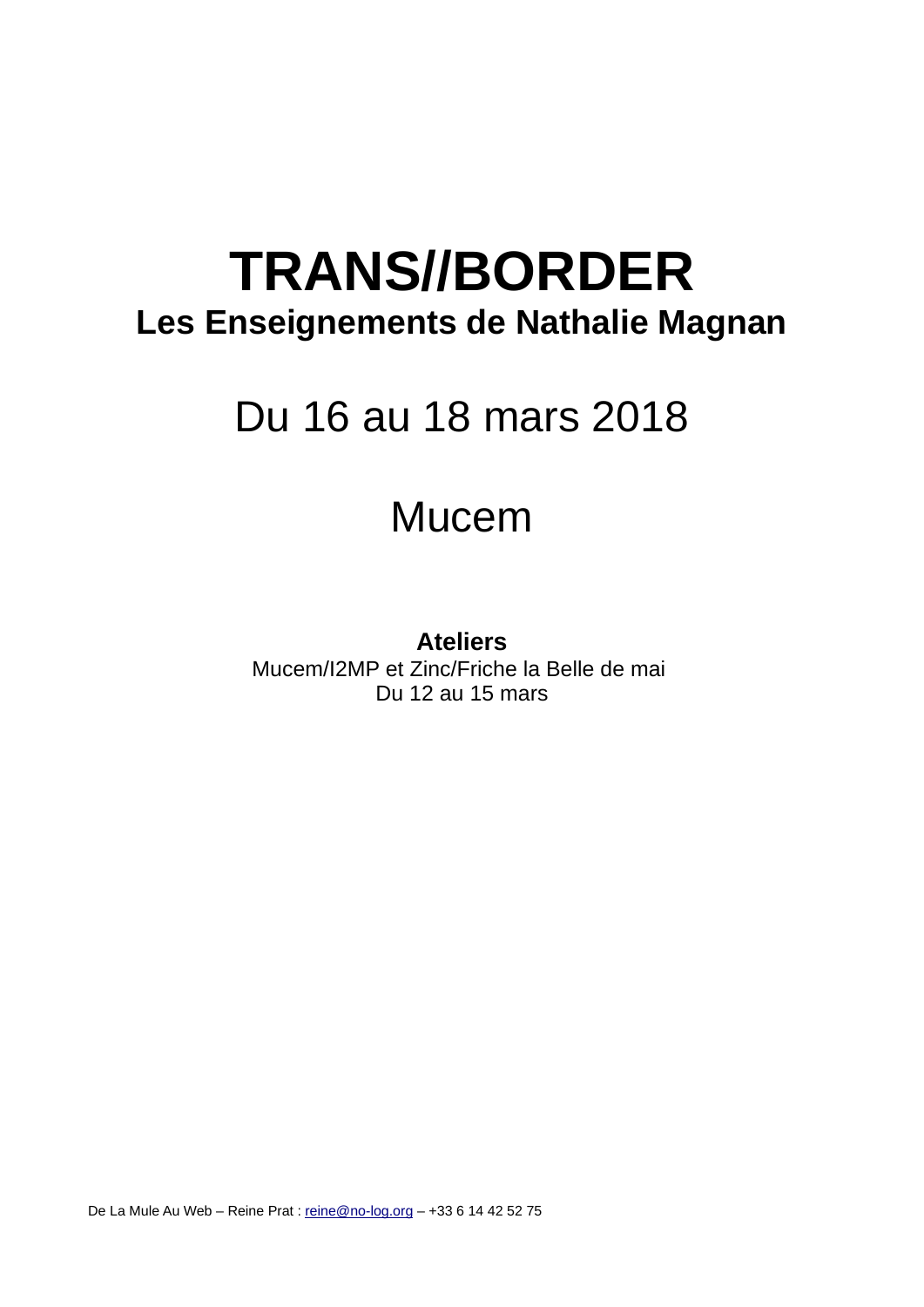De La Mule Au Web – Reine Prat : reine@no-log.org – +33 6 14 42 52 75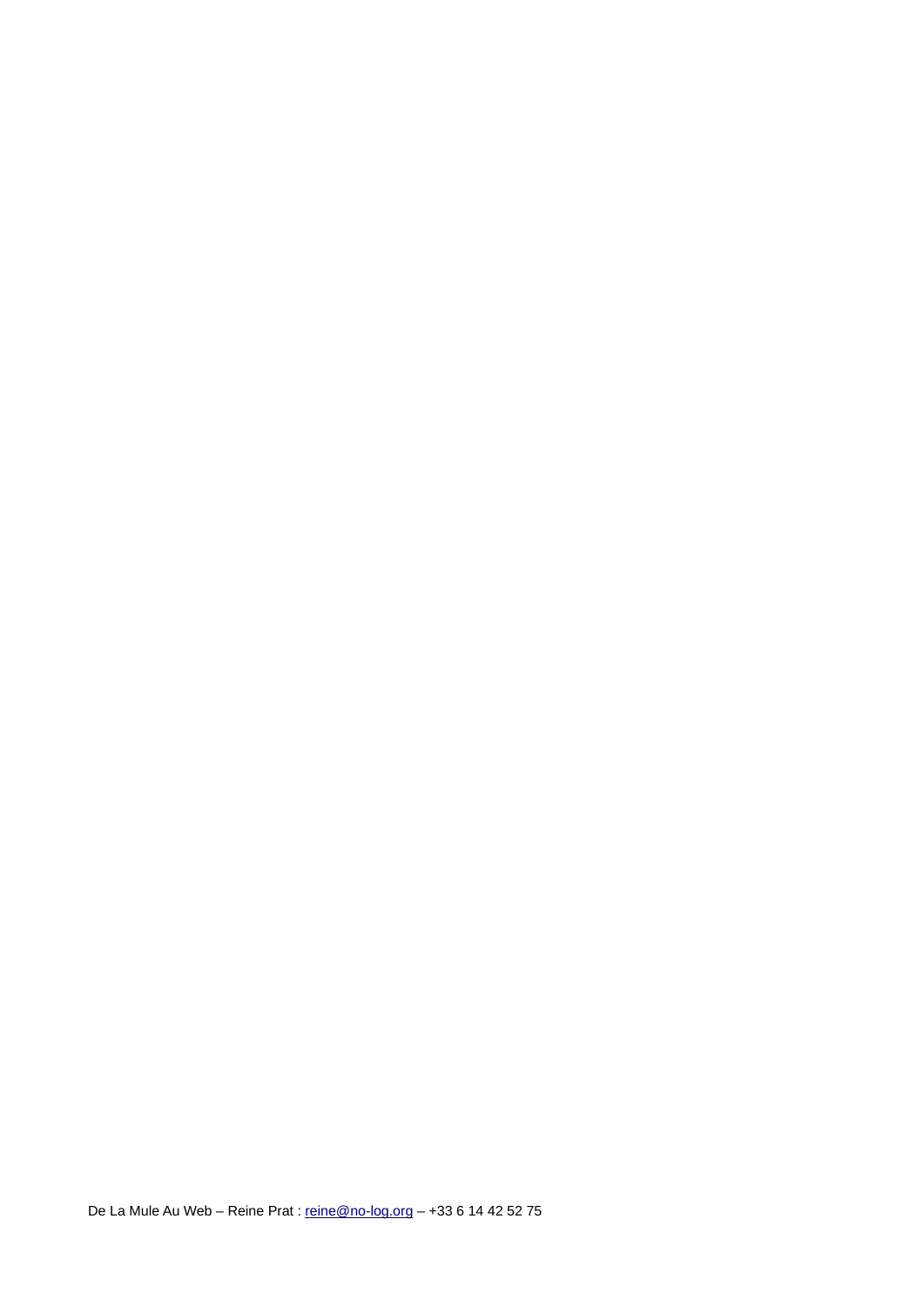#### **TRANS//BORDER**

This event examines borders, all kinds of borders; it takes in navigation, cartography, networks, information, communication and media, human/animal/machine relationships, cyberfeminism, new families, modes of reproduction, communication between the living and the dead, the rights of nature, in a spirit of ecological concern and with feminist and emancipation perspectives.

**TRANS // BORDER** takes the work of **Nathalie Magnan** as its point of departure and looks at the relevance of her work through the creations and research of a number of artists, scientists, (h)acktivists and students who are continuing to cultivate the territories she was exploring.

#### **TRANS // BORDER** consists of:

- transdisciplinary meetings arts, sciences, technologies,
- addressing a wide public,
- on contemporary issues,
- providing opportunities for exchange between artists, researchers, students and all citizens,

- uniting the efforts of some forty personalities from several European countries and the United States, and a dozen art schools (France and Belgium) associated with the event.

#### **Nathalie Magnan** (1956-2016)

A media theorist, pioneer of cyberfeminism, filmmaker and navigator, she was also a generous teacher with an undisciplined spirit: she communicated to young artists that art can be the practice of freedom.

Attached to Marseille and the Mediterranean by both birth and heart, she was constantly forging links between the United States, France and Europe.

Her studies at the University of California at Santa Cruz allowed her to join a chosen family that would stay close to her all through her life, a family of Cultural Studies, postcolonial studies, queer movements, tactical media and cyberfeminism.

Returning to France in 1990, she wrote for GaiPied magazine, made films for Canal +, published two books with the publisher Ensba, translated Donna Haraway into French, created and comoderated forums and discussion lists, and organized cyberfeminist events. She taught at several universities, in France and abroad. She began teaching in art schools in 1998. In 2004, she created *Sailing for geeks*, a project in which she combined sailing on the sea and sailing (surfing) on the internet.

She was an artist of relationships. She worked on the permeability of borders, on land, at sea, between the sexes, between species ... and in our hearts.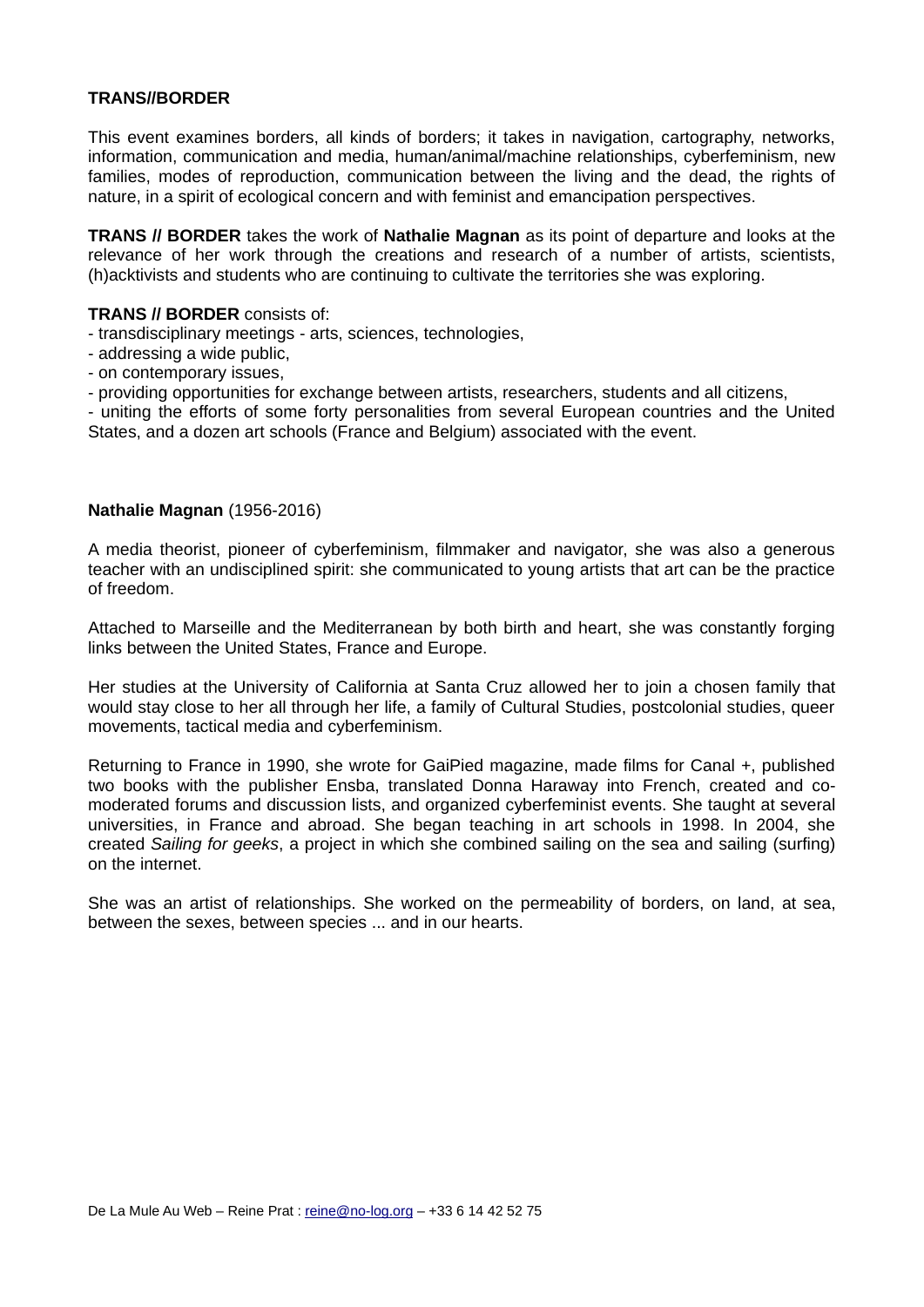# **Exhibition**

**From March 16 to 18 from 11 am to 9 pm** *Mucem - J4 Forum - Free admission* **Les (Cyber)mondes de Nathalie Magnan** The (cyber)worlds of Nathalie Magnan

### **Exhibition**

This exhibition invites us to meander through space and cyberspace to discover various works (films, photos, lectures, texts) by Nathalie Magnan and by others who share her approach: sound, film and digital works by Isabelle Arvers, Chloé Desmoineaux, Louise Drulhe, Maria Ptqk for the Virtual Space of the Jeu de Paume, Quimera Rosa, Ilana Salama Ortar, maps and videos of the anti-Atlas of frontiers selected by Isabelle Arvers (works by Harckiektura, Charles Heller, Simona Koch, Nicolas Lambert), as well as work by students of art schools in Aix-en-Provence, Arles, Brussels (Erg), Lyon, Metz, Poitiers, St. Etienne, Strasbourg, Toulon, Tourcoing-Dunkerque and the University of Rennes 2.

## **Roundtables, screenings and performances**

**From March 16 to 18, from 11 am**

## **Friday March 16 from 11 am to 1 pm**

*Mucem - Auditorium - Free admission*

## **Archives privées contemporaines : quel traitement ? quel devenir ?**

(Contemporary private archives: what treatment? what future?)

#### Projection and round tables

The archives of Nathalie Magnan testify to the richness and diversity of her works (films, photos, texts, internet sites) as well as the originality of her sources (an outstanding library and a video library). They will be deposited at the BnF, National Library of France, and also in part at INA, the National Audiovisual Institute. An opportunity to open the debate on the treatment of contemporary private archives, through projection and discussion.

## **Nathalie Magnan, théoricienne des médias** (Nathalie Magnan, media theorist)

Christophe Ecoffet, Cyril Thomas, Gilles Beaujard (France, 2012, 12 min)

Interview with Nathalie Magnan, done by the magazine *Monstre* as part of a *carte blanche* at the MacVal museum. Organized into four short sequences, this film is a very effective introduction to Nathalie Magnan's thought and action.

## **Les Frontières du genre** (Gender Frontiers)

With Emilie Blanc, Adam Evrard, Valentin Gleyze and Adeline Leménager (doctoral students, in history and art criticism - University of Rennes 2), Elvan Zabunyan (professor and historian of contemporary art - University of Rennes 2)

The PhD students at the University of Rennes 2 will talk about their work on Nathalie Magnan's archives, and particularly her major role in disseminating North American feminist and queer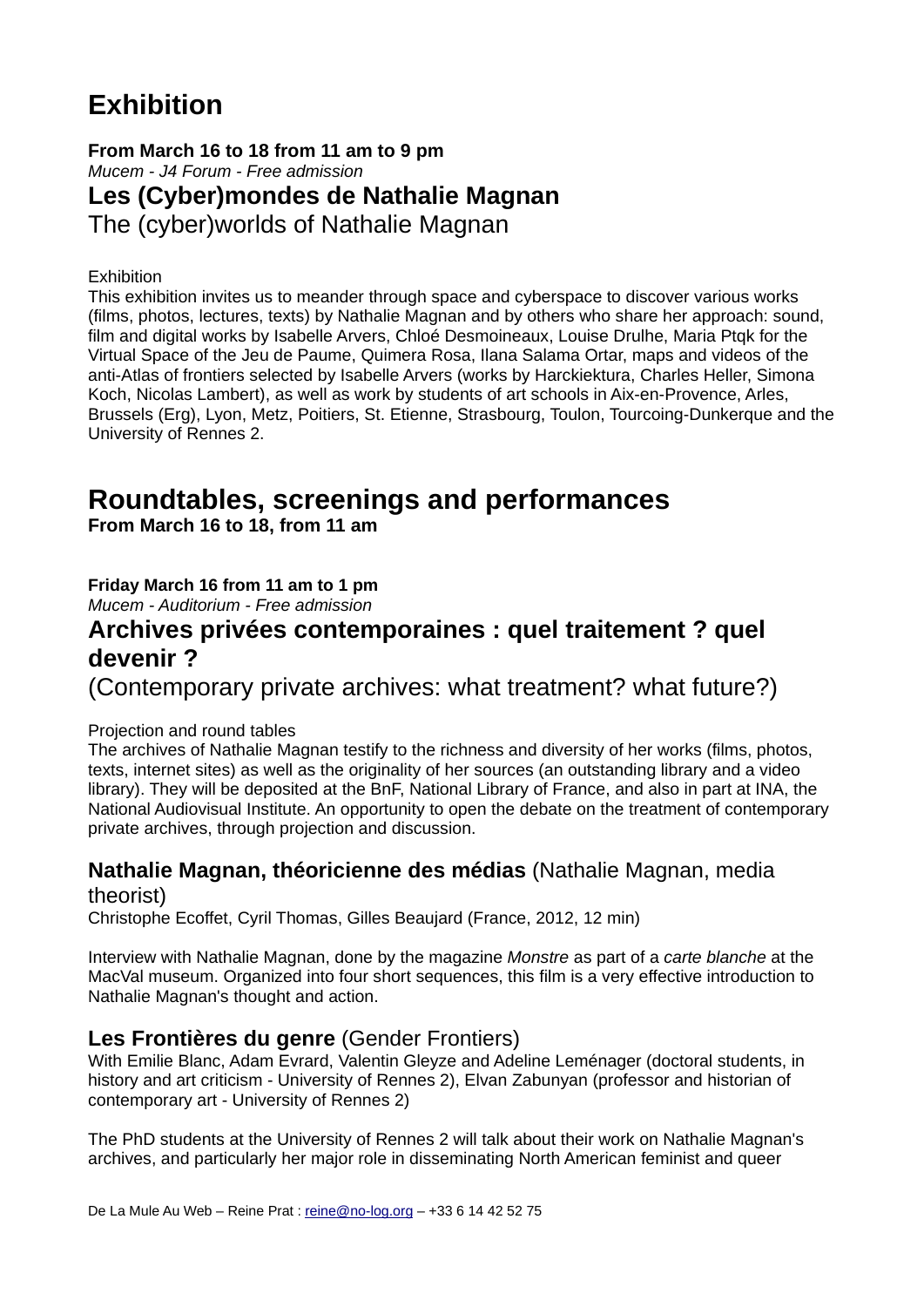thought in France, based on the articles she wrote for the magazine *Gai Pied* in 1992.

## **Le Traitement des archives** (Archive Processing)

With Ewen Chardronnet (artist), Alain Carou (BnF), Catherine Gonnard (INA), Pascal Neveux (director, Frac PACA), Catherine Lord (artist, writer),

After a presentation of Nathalie Magnan's archives in data-visualization, this roundtable tackles, on a more general level, issues related to their collection, conservation and promotion. Questions everyone may have to face one day.

#### **Friday, March 16 from 3 to 6.30 pm**

*Mucem - Auditorium - Free Admission*

## **Frontières et technologies en mer Méditerranée** (Frontiers and technologies in the Mediterranean Sea)

Concept, animation: Isabelle Arvers (curator)

#### Round tables

A symbolic border and wall, but also a sea with a high media profile, the Mediterranean is today the tragic site of a migrant crisis. What laws are applicable at sea and to migrants? What confrontation is possible between the technologies for control of maritime traffic by the States, the open source and DIY technologies of artist and activist collectives, and those used by the migrants to communicate during their crossing?

#### 3 pm

## **Les technologies de contrôle et le droit en mer** (Monitoring technologies and the law of the sea)

With Charles Heller (Watch the Med), Malin Björk (MEP), Violaine Carrère (Gisti), Erwan Follezou (SOS MEDITERRANEE)

The European Union's perception of its external (and internal) borders is increasingly governed by a paradigm of security: borders as barriers, which must be "protected". The instruments to control and, in many cases, to close the borders are being developed: physical fences, biometric data, military technologies, etc. What is the law of the sea? And how is it applied?

#### 5 pm

## **Les Technologies alternatives et open source** (Alternative and open source technologies)

With Nicola Triscott (Arts Catalyst), Pablo DeSoto (architect and researcher), Tim Boykett (Time's up Research), Marthe Van Dessel (Seed Journey Project)

The maritime and fluvial spaces, formerly places of exchange, trade and communication, are transformed into barriers and fences. Artists, researchers and activists analyze these security policies and experiment with alternatives (technological, cartographic, etc.) in order to reactivate the movement of people and knowledge.

Pablo DeSoto and Nathalie Magnan met in 2005 in the Strait of Gibraltar, an area that mirrors these transformations: DeSoto organized Fadaiat, an event linking the two shores of the Mediterranean, Magnan contributing with *Sailing for Geeks*, associating sailing on the sea and navigating on the web, with Nicola Triscott as crew.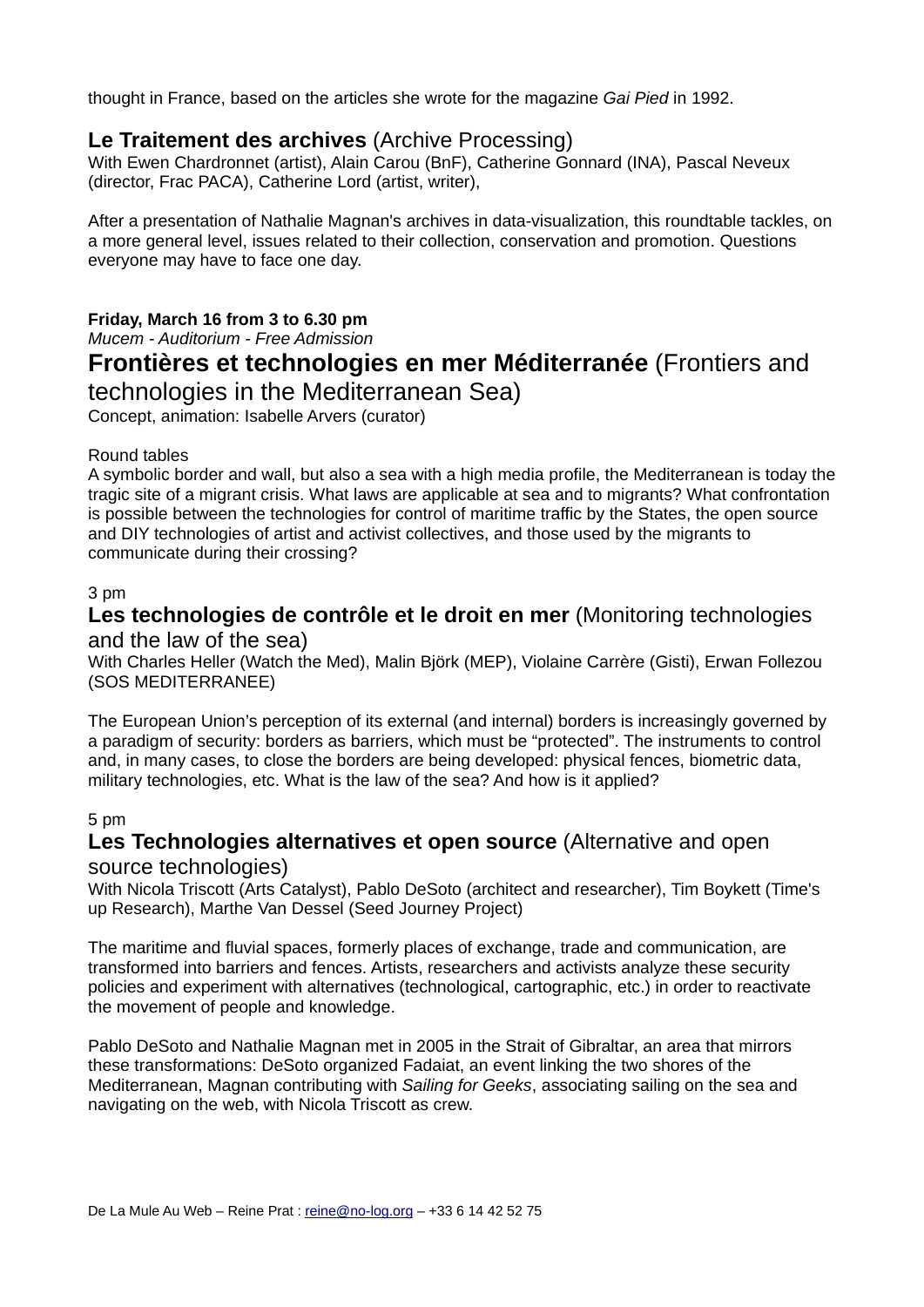## **Saturday March 17 from 11 am to 7 pm**

*Mucem - Auditorium - Free Admission*

## **Zelig RTM – (H)acktivismes : l'information veut toujours être libre** (Zelig RTM - (H)acktivisms: information always wants to be free)

Concept, coordination: Peggy Pierrot (independent researcher), Philippe Rivière (journalist)

#### Round tables, projections and performance

What is the link between feminist/LGBT words and practices and technological issues (internet, software, technical tools)? Since the 2016 US election, the internet can be seen as a weapon of "mass disinformation". The binary opposition of the years 1990-2000 between "mass media" and "alternative media" must today be reevaluated. In the age of omniscient social networks and "smart phones", a critical analysis of the internet is essential.

### 11 h **Internautes** (Web surfers)

by Nathalie Magnan (1995, 13 min)

Reflection on the internet, its history, its uses and its political consequences. An effective montage of interviews and archive footage, made in 1995 for Canal+'s *La Nuit Cyber*.

## **Communautés de médias tactiques actives aujourd'hui** (Tactical media

communities active today) With Aris Papatheodorou (Samizdat Network), Philippe Rivière (visionscarto), Marie Lechner (Gaîté lyrique), Geert Lovinck (media theorist)

In the face of an increasingly centralized and monitored internet, artists and hacktivists are devising multiple projects to get out of the cloud and reactivate the original idea of a peer network, by developing their own circumvention tools and their own local mini-grids.

#### **3 pm Chelsea** By Anne Laforet (artist)

*Chelsea* is a performance for, and about, Chelsea Manning, combining documentary and personal approaches. A symbolic performance dealing with issues related to gender, databases, the repression of whistleblowers and hackers.

## **Libertés et surveillance à l'ère du numérique** (Freedoms and surveillance in the digital age)

With Seda Gürses (researcher, member of the artists' collective Constant), Nicolas Malevé (artist, developer), Jean-Marc Manach (investigative journalist), Rayna Stamboliyska (consultant and independent researcher)

How can recent developments in software engineering practice force us to change our concepts of surveillance? Is the idea for software manufacturers to get to know users better, or to capture and "mercantalize" their behavior? Are machines better able than humans to detect our sexual orientation through the use of facial recognition technologies? Is the world we live in Orwellian or Kafkaesque? Points of view may diverge. They will be discussed. These questions concern us.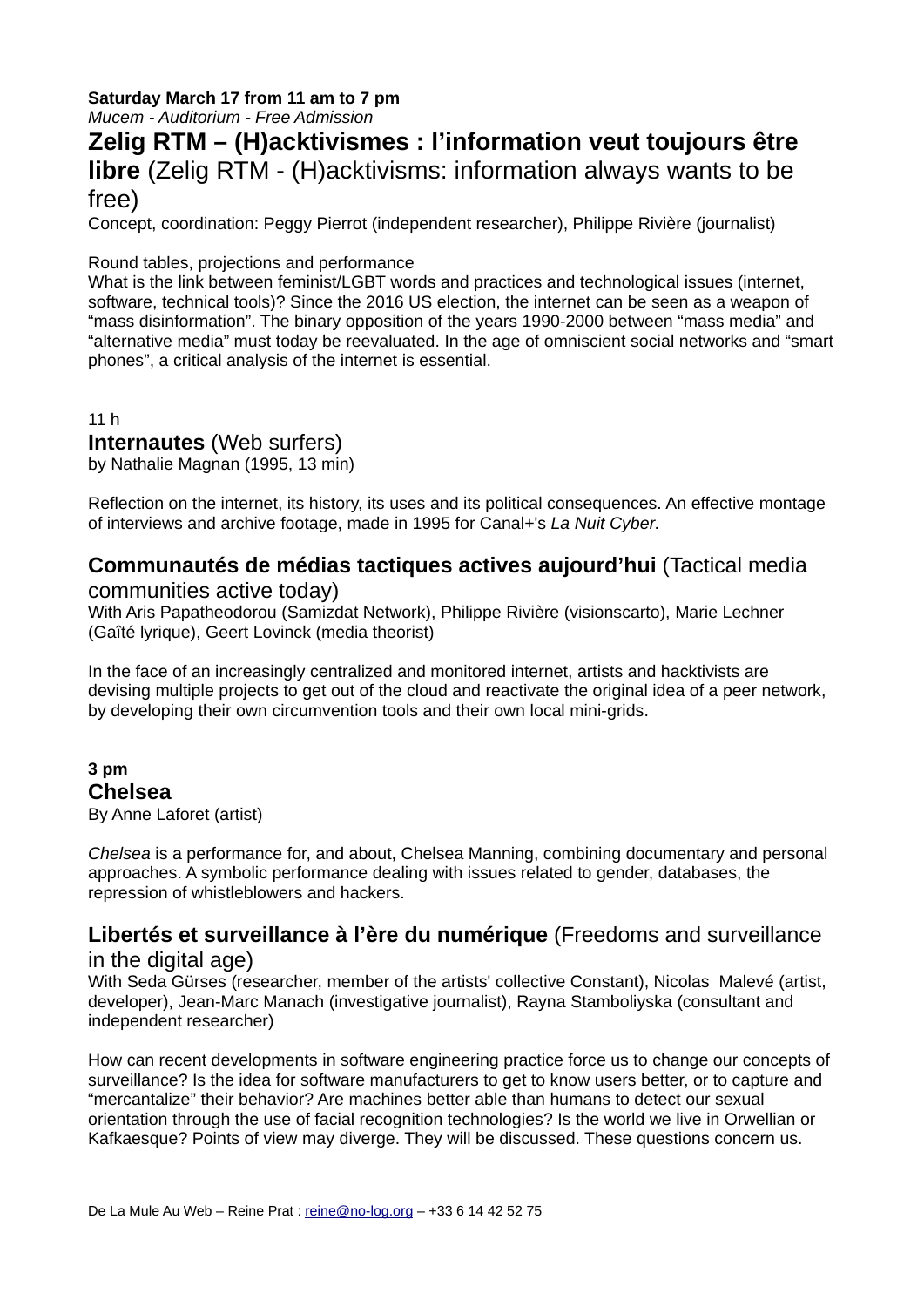## 5 pm **Atlas critique d'Internet** (Critical Atlas of the Internet)

by Louise Drulhe (artist)

Louise Drulhe presents her plastic and theoretical research work through her *Critical Atlas of the Internet*: the objective is to use spatial analysis as a key to understanding social, political and economic issues on the internet.

## **L'Internet critique, entre (des)illusions et spéculations** (The critical

internet, between (dis)illusion and speculation)

With Patrice Riemens (geographer), Jacques Servin (The Yes Men), Spider Alex (Gender and Technology Institute), Valentin Lacambre (internet pioneer, co-founder of the website, altern.org)

Criticism of the internet and "patriarchal and capitalist" ICTs is not simply the domain of minicommunities of specialists. Beyond criticism, the current panorama of post-colonial cyberfeminisms shows how new ways of inhabiting cyberspace are being imagined and how innovative movements are developing that we should pay attention to – and join.

## **Sunday, March 18, from 11 am to 5 pm**

*Mucem - Auditorium - Free Admission*

## **Very symbiotic ! Pour des savoirs situés** (Very symbiotic! For situated knowledges)

Concept, animation: Chloé Desmoineaux (artist)

#### Round table and projections

The notion of "situated knowledges" is taken from an article by Donna Haraway. She defends "the privilege of the plural perspective". In her last essay *Staying with the Trouble*, the American zoologist and philosopher draws on Ursula Le Guin's science fiction novel, *The Author of the Acacia Seeds*, to think about emerging from the Anthropocene (the geological epoch of humans' irreversible impact on their environment) and entering the chthulucene (a time when the planet is considered a sympoietic system associating all manifestations of life). Difficult, but possible.

#### 11 am

## **Donna Haraway: Story Telling for Earthly Survival**

by Fabrizio Terranova (France / Belgium, 2016, 2h01) Fabrizio Terranova will be present.

A distinguished philosopher, primatologist and feminist, Donna Haraway has shaken up the social sciences and contemporary philosophy. She is an incredible storyteller who has depicted in her books fabulous worlds populated by transfuturist species. Nathalie Magnan was her student and assistant at the University of California at Santa Cruz. She introduced her work in France by translating the Cyborg Manifesto.

#### 3 pm

## **Donna Haraway Reads the National Geographic of Primates.**

by Nathalie Magnan (1987, 27min.)

National Geographic is a magazine but also an institution. What image of the world does it convey through the analysis of a series of articles about primates in Africa?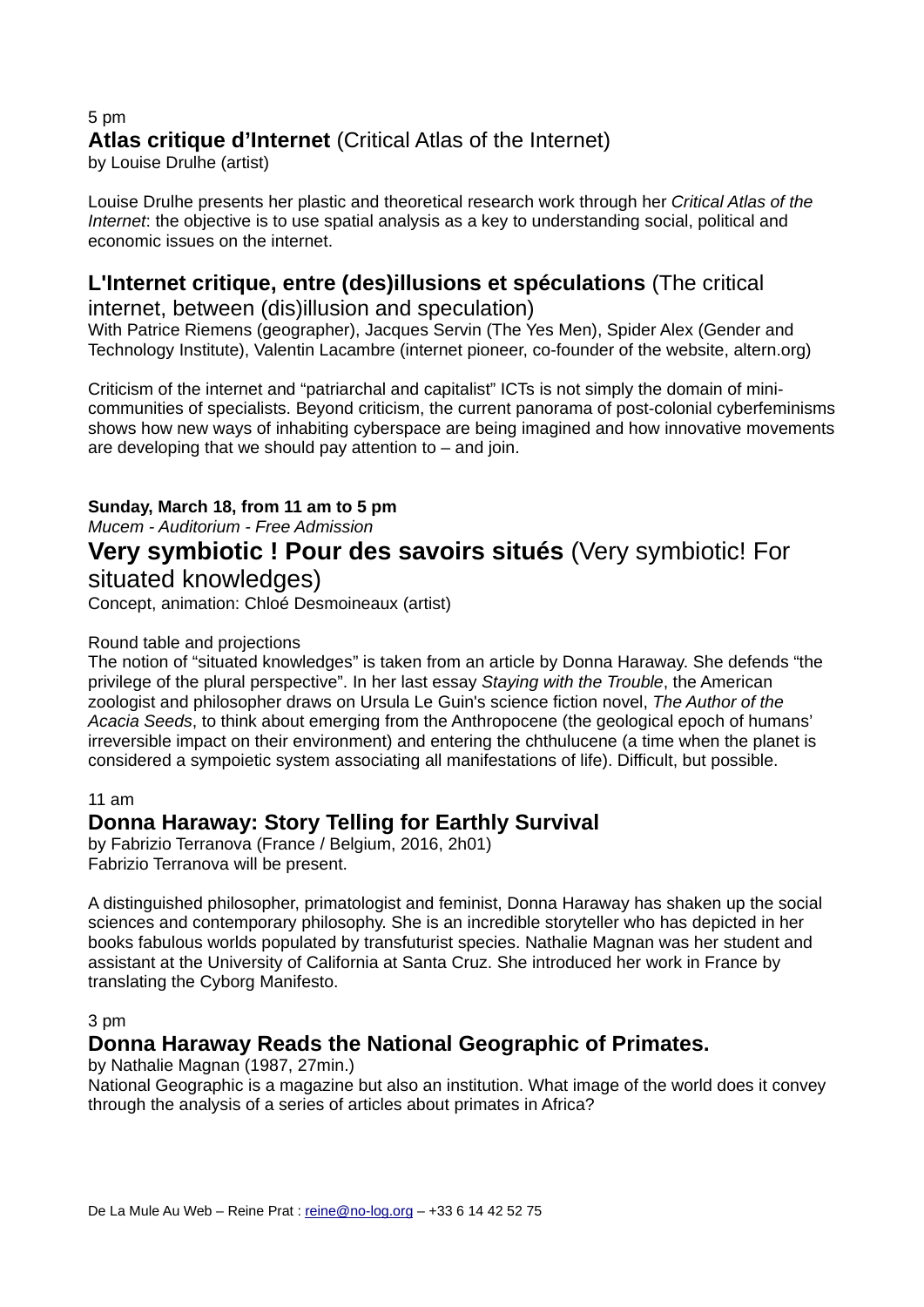**Humains, machines, fleuves, algues et vers marins : vers une nouvelle symbiose ?** (Humans, machines, rivers, algae and marine worms : towards a new symbiosis ?)

With Ewen Chardronnet (artist), Xavier Bailly (research engineer), Emilie Hache (philosopher), Vinciane Despret (philosopher, present at the debate via skype), Jean-Paul Fereira (mayor of Awala-Yalimapo)

This round table brings together five personalities, five clearly "situated" points of view for a feminist approach of ecological and scientific themes. The idea is to think about symbiosis and blur the boundaries between nature and culture, male and female, human and animal, organism and machine, body and spirit, between the living and the dead, between reality and fiction; to question identities and modes of reproduction, etc.

## **Evening events**

#### **Friday March 16 at 8.30 pm**

*Mucem - Auditorium - Free Admission*

## **Écosexe**

Film and meeting

Artists and partners in life, Annie Sprinkle and Beth Stephens contribute to the development of the ecosexual movement through art, theory, practice and activism. They are working to make the environmental movement a little sexier, more fun and diverse. Since 2005 they have "performed" their marriage to the Earth: huge ceremonies inviting everyone to unite with earth, sky, sea, coal, sun, snow, etc. An original approach and thought, illustrated with a screening of *Goodbye Gauley Mountain.*

## **Une introduction à l'écosexualité** (An introduction to ecosexuality)

With Paul Preciado (philosopher), Eric Noulette (Emmetrop association), Isabelle Carlier (Bandits-Mages association)

What if we change our relationship to the Earth, no longer considered our "mother" but as our loveobject, or even our lover? Three personalities from the art world, variously involved in this movement, talk about their research and their actions.

## **Goodbye Gauley Mountain**

by Beth Stephens (United States, 2014, 1h10) (English with French subtitles)

With forcefulness, humor and artistic imagination, Beth Stephens and Annie Sprinkle, two ecosexual lovers, pledge to save the mountains of West Virginia, threatened by the coal mining industry. This film tells of their love, their activism, their struggle, culminating in their marriage to the Appalachians.

Courtesy of Annie Sprinkle and Beth Stephens

#### **Saturday March 17, from 9 pm to 1am**

*Mucem - J4 Hall - Free Admission*

## **VJing**

This evening devoted to the art of VJing, a hybrid and transdisciplinary practice, combines creation and manipulation of images in real time, in synchronization with sound. With its counter-current artistic and esthetic choices, this type of visual performance offers an alternative to dominant

De La Mule Au Web – Reine Prat : reine@no-log.org – +33 6 14 42 52 75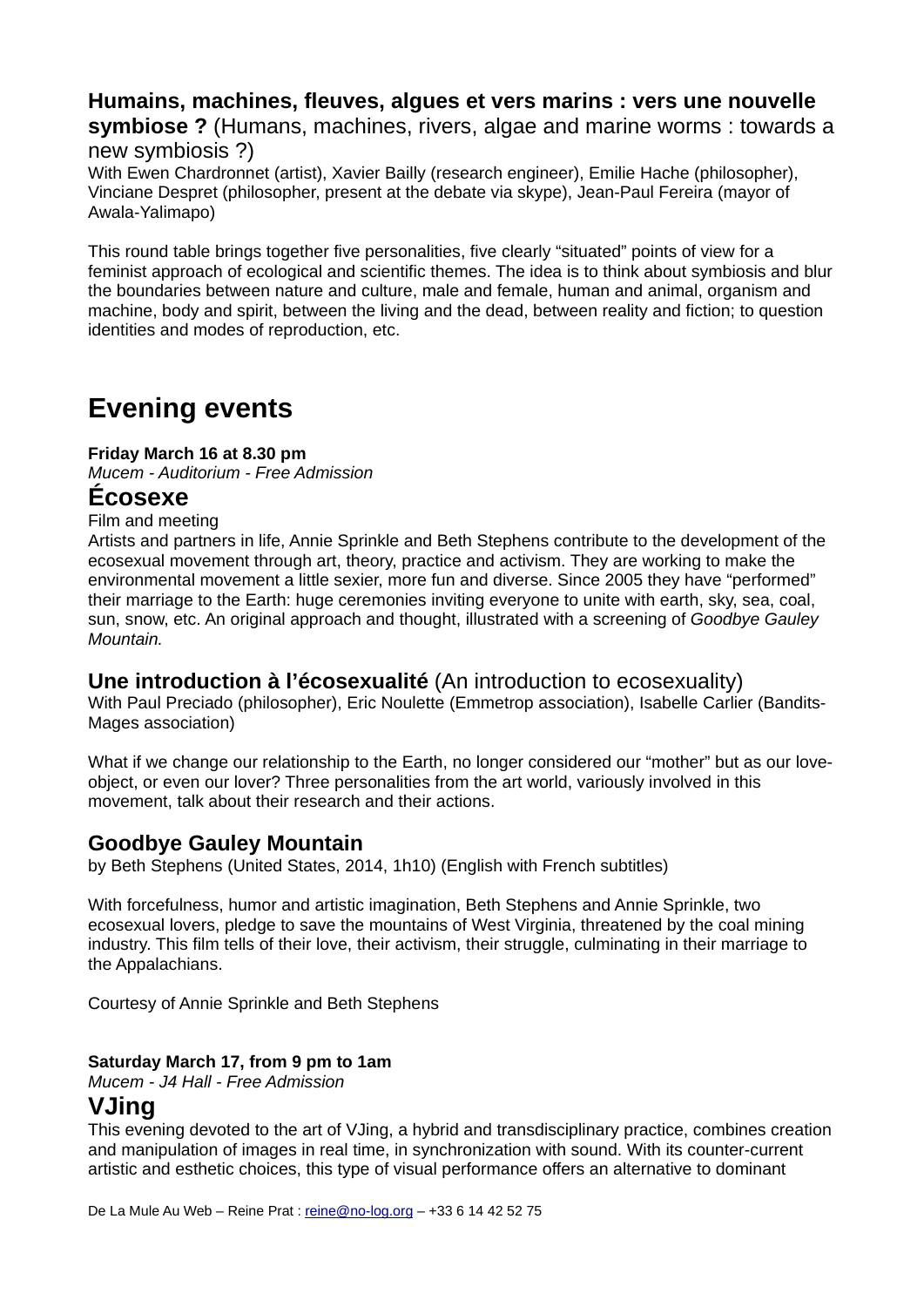discourse, even in the party sphere. It commits us to shared responsibility for images.

### **Lesborama**

by Nathalie Magnan (1995, 30 min) Presented by Alain Burosse, producer

Is there a lesbian culture? This is the question explored in this film, a brilliant montage mixing images from all periods (1912-1995) from both auteur and mainstream films with interviews of famous (or not) lesbians from all over the world. A film aired in 1995 as part of Canal+'s first Gay Night.

Presentation by Alain Burosse, producer of the film and of Gay Night.

## **VJing Party**

With the students of the Metz art school, A-li-ce (artist) and Violaine Higelin (artist)

During this evening, A-li-ce, Violaine Higelin and the students of the Metz art school will each present a mix of material consisting of the visual and sound archives of Nathalie Magnan, selected during a workshop led by Isabelle Carlier (Bandits-Mages).

#### **Sunday, March 18 at 7 pm**

*Mucem - Auditorium - Free Admission*

## **Despentes**

## **Baise-moi (Rape me)**

by Virginie Despentes and Coralie Trinh Thi (France, 2000, 1h15). Virginie Despentes will attend (to be confirmed).

Adapted from the eponymous novel by Virginie Despentes, this bloody road movie follows Nadine and Manu, two young women determined to emerge triumphant from a rape. No justification, no victimization. Highly controversial when it was released, threatened with an X rating, the film prompted the July 12, 2001 decree that amended the censorship committee rules. *Baise-moi* is a female film, violent and liberating.

Adults only (18+) With the kind support of Pan-Européenne

## **Workshops** - March 12 to 15 (Mucem/I2MP and Zinc)

**March 12, 13, 14 and 15 from 6 pm to 9 pm**

*Mucem /i2MP Free admission (within limits of available places) Registration required (for two sessions minimum) to: i2mp@mucem.org*

## **Very symbiotic! Introduction to Donna Haraway's thought**

Presented by Helen Torres (social scientist, educator, Barcelona)

American biologist, philosopher and science historian Donna Haraway invites us to think about the Anthropocene, the geological epoch of the irreversible impact of humankind on the environment, and to bring on the Chthulucene, the era when the planet is appreciated as a sympoetic system associating all manifestations of life.